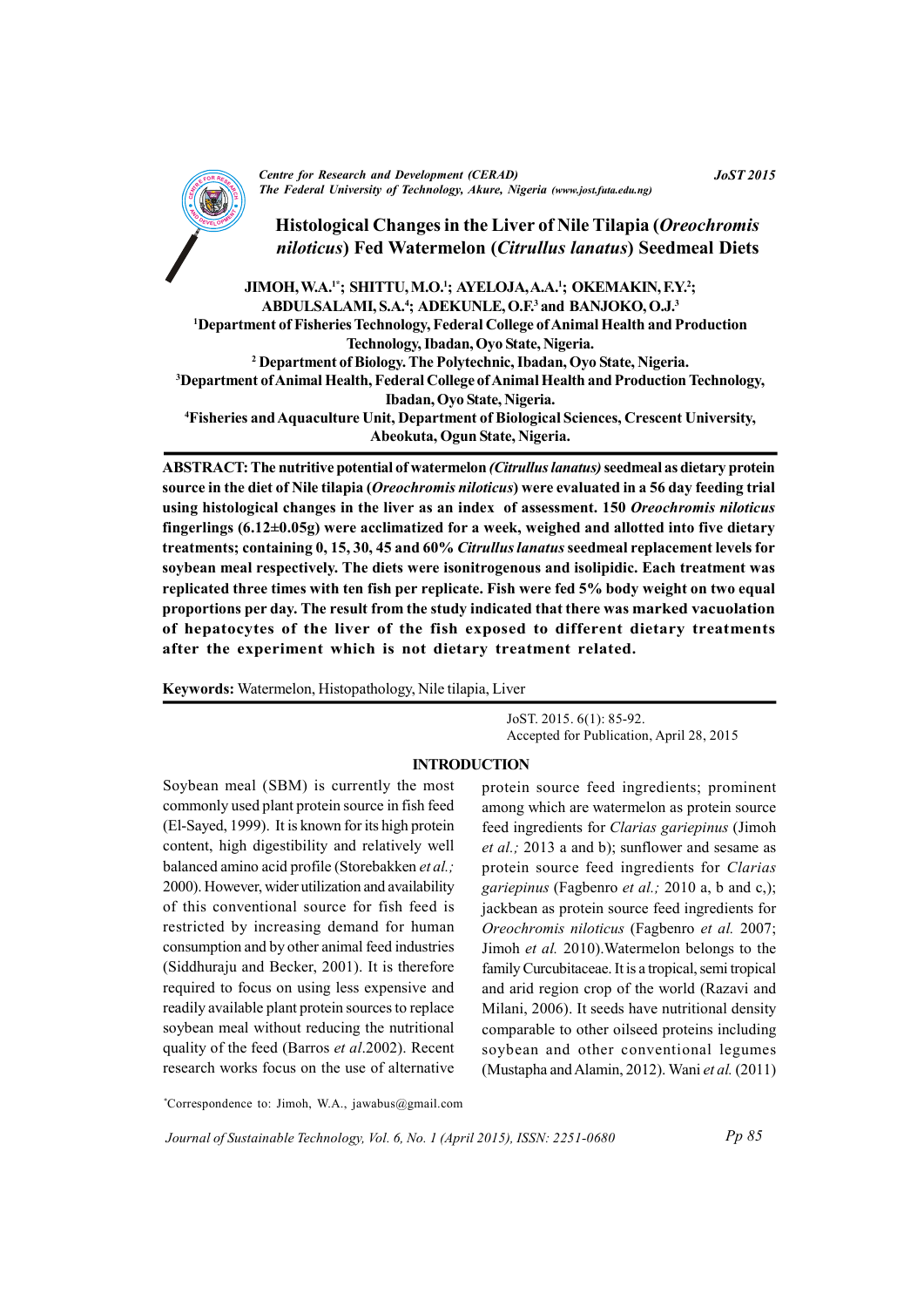reported that watermelon seedmeal contains adequate amount of nutritional protein that could be used as nutritional ingredients in food products.

Liver, being the centre of metabolic activities, its cells' architecture can serve as a reliable indicator of toxicity of feed ingredients which has potential in negatively affecting the growth of fish. Gargiulo et al (1998) reported that histology of fish species is important in the

understanding of the pathological changes related to nutritional sources. More so that there is paucity of information on the use of Citrullus lanatus seeds as dietary protein source of fish feed especially the effect it has on the histology of the liver. This study thus seek to investigate the histological changes in the liver of Oreochromis niloticus fed Citrullus lanatus seedmeal

## **MATERIALS AND METHOD**

### **Sources and Processing of Ingredients.**

Sample of dried water melon seeds (1kg) were obtained in Bodija market, Ibadan, Oyo state. The water melon seeds were rinsed with water and boiled for 15 minutes after which they were sundried  $(29-31^{\circ}C)$  for three days and then ground in a hammer mill and the oil therein was removed using the pressure generated from locally made screw press (cassava-presser type). The cakes therefore were analysed for their proximate composition (AOAC 1990). Fish meal, soybean meal and other feedstuffs obtained from commercial sources in Nigeria were separately milled and screened to fine particles size. Samples were taken in triplicates and analyzed for their proximate composition (AOAC, 1990).

#### **Experimental Diets**

The experimental diets were formulated (Table 2) using the nutrient composition of the protein feedstuffs (Table 1). The experimental diets

contained soybean meal which was replaced by cooked water melon seedmeal at the rate of 0, 15, 30, 45, and 60%. The diets were isolipidic and isonitrogenous containing 35% crude protein and 10% lipid with fish meal (72%), soybean meal  $(45\%)$ , fish oil, vitamin premix and starch serving as ingredients. Starch serves the purpose of binder and filler. The feedstuffs were ground and water was added to aid binding after which it was introduced into a pelleting and mixing machine to obtain a homogenous mass and then passed through a mincer to produce 2mm size pellet which was immediately sundried at 30 -32°C. After drying for three days, the diet was kept in a cool place.

## **Experimental Fish and System**

The experiment was conducted at the hatchery unit of the Federal College of Animal Health and Production Technology, Moor Plantation Ibadan. 150 *O.niloticus* fingerlings  $(6.12 \pm 0.05)$  were obtained from Masopa fish farm, Ibadan, Oyo

| Parameter     | <b>Fish meal</b> | Soybean Meal | **CLM |
|---------------|------------------|--------------|-------|
| Moisture      | 9.75             | 10.70        | 9.69  |
| Crude Protein | 72.4             | 45.74        | 19.11 |
| Crude Lipid   | 10.45            | 9.68         | 15.35 |
| Crude Fibre   |                  | 5.10         | 4.97  |
| Ash           | 8.32             | 4.48         | 5.39  |
| $*$ NFE       |                  | 30.00        | 45.49 |

#### Table 1: Proximate Composition (%) of the Protein Feed Ingredients

\*Nitrogen Free Extract

\*\* Citrullus lanatus Meal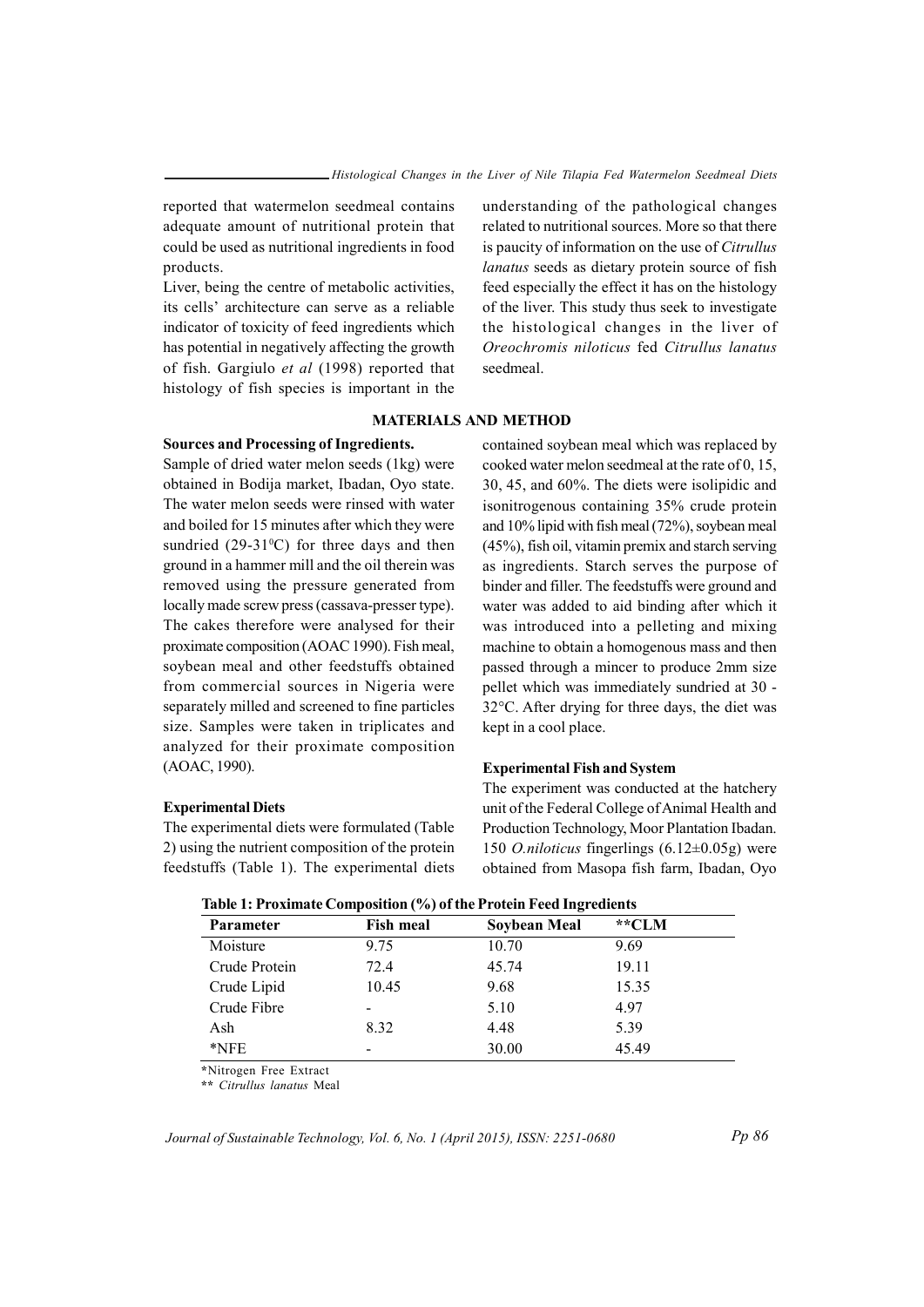| <i>anatus s</i> eedmeal fed to <i>Oreochromis niloticus</i> |        |                 |        |        |        |  |  |  |
|-------------------------------------------------------------|--------|-----------------|--------|--------|--------|--|--|--|
| <b>Ingredients</b>                                          | CTR    | DT <sub>2</sub> | DT3    | DT4    | DT5    |  |  |  |
| Fishmeal                                                    | 19.44  | 19.44           | 19.44  | 19.44  | 19.44  |  |  |  |
| Soybean Meal                                                | 33.333 | 28.33           | 23.33  | 18.33  | 13.33  |  |  |  |
| Watermelon                                                  |        | 11.77           | 23.55  | 35.22  | 47.09  |  |  |  |
| Corn                                                        | 10.00  | 10.00           | 10.00  | 10.00  | 10.00  |  |  |  |
| Fish Premix                                                 | 2.50   | 2.50            | 2.50   | 2.50   | 2.50   |  |  |  |
| Fish Oil                                                    | 2.50   | 2.50            | 2.50   | 2.50   | 2.50   |  |  |  |
| <b>Starch</b>                                               | 32.33  | 25.46           | 18.68  | 11.91  | 5.13   |  |  |  |
| Total                                                       | 100.00 | 100.00          | 100.00 | 100.00 | 100.00 |  |  |  |

Table 2: Gross composition  $(g/100g)$  of experimental diets containing *Citrullus*  $\mathbf{l}$ 

\* Specification: each kg contains: Vitamin A , 4,000,000IU; Vitamin B, 800,000IU; Vitamin E, 16,000mg, Vitamin K., 800mg; Vitamin B., 600mg; Vitamin B., 2,000mg; Vitamin B., 1,600mg, Vitamin B<sub>12</sub>,8mg; Niacin,16,000mg; Caplan, 4,000mg; Folic Acid, 400mg; Biotin, 40mg; Antioxidant 40,000mg; Chlorine chloride, 120,000mg; Manganese, 32,000mg; Iron 16,000mg; Zinc, 24,000mg; Copper 32,000mg; Iodine 320mg; Cobalt, 120mg; Selenium, 800mg manufactured by DSM Nutritional products Europe Limited, Basle, Switzerland.

state and transported live to the project site in an aerated bag. The tilapia fingerlings were acclimated for 7 days prior to the feeding trial while being fed on a commercial pelleted diet. 10 fingerlings were allotted into each of the fifteen 25 litre rectangular tanks containing 20 litres of water. Experimental diets were assigned randomly to the tanks with three replicates per treatment. Fish in each tank were fed 5% body weight per day in two equal proportions between  $9.00 - 10.00$ am and  $5.00 - 6.00$  pm for 56 days.

#### **Histological Examination of Test Organ**

At the end of the experiment, three fish per treatment were sampled for histological analysis. The test organisms were killed with a blow on the head, using a mallet and were dissected to remove the liver. The organs were fixed in 10% formalin for three days after which the tissue was dehydrated in graded levels of 50%, 70%, 90% and 100% alcohol for 3 days, to allow paraffin wax to penetrate the tissue during

embedding. The tissues were then embedded in malted wax and sectioned into thin sections (5-7um), by means of a rotatory microtome and each section was cleared by placing it in warm water (38°C), where it was picked with clean slide and oven-dried at 58°C for 30 minutes to melt the wax. The slide containing sectioned materials/ tissue was cleared using xylene and graded levels of 50%, 70%, 90%, 95% and 100% alcohol for two minutes each and stained with Harris haematoxyllin-eosin (H&E) stain, Bancroft and Cook (1994). Other slides containing sectioned tissues were also stained with periodic acid Schiff's reagent (PAS) following the method of Hughes  $&$  Perry (1976). The stained slide was observed under a light microscope at varying X400 magnification, sections was examined and photographed using an Olympus BH2 microscope fitted with photographic attachment (Olympus C35 AD4), a camera (Olympus C40 AB-4) and an automatic light exposure unit (Olympus PM CS5P).

#### **RESULTS**

# **Proximate Composition of Experimental Diets** fed to Oreochromis niloticus

The proximate composition of experimental diets fed to Oreochromis niloticus is shown in table 3. It shows that there was no significant difference ( $P > 0.05$ ) in moisture, protein, lipid, fibre, ash and Nitrogen Free Extract (NFE) showing that the various diets prepared were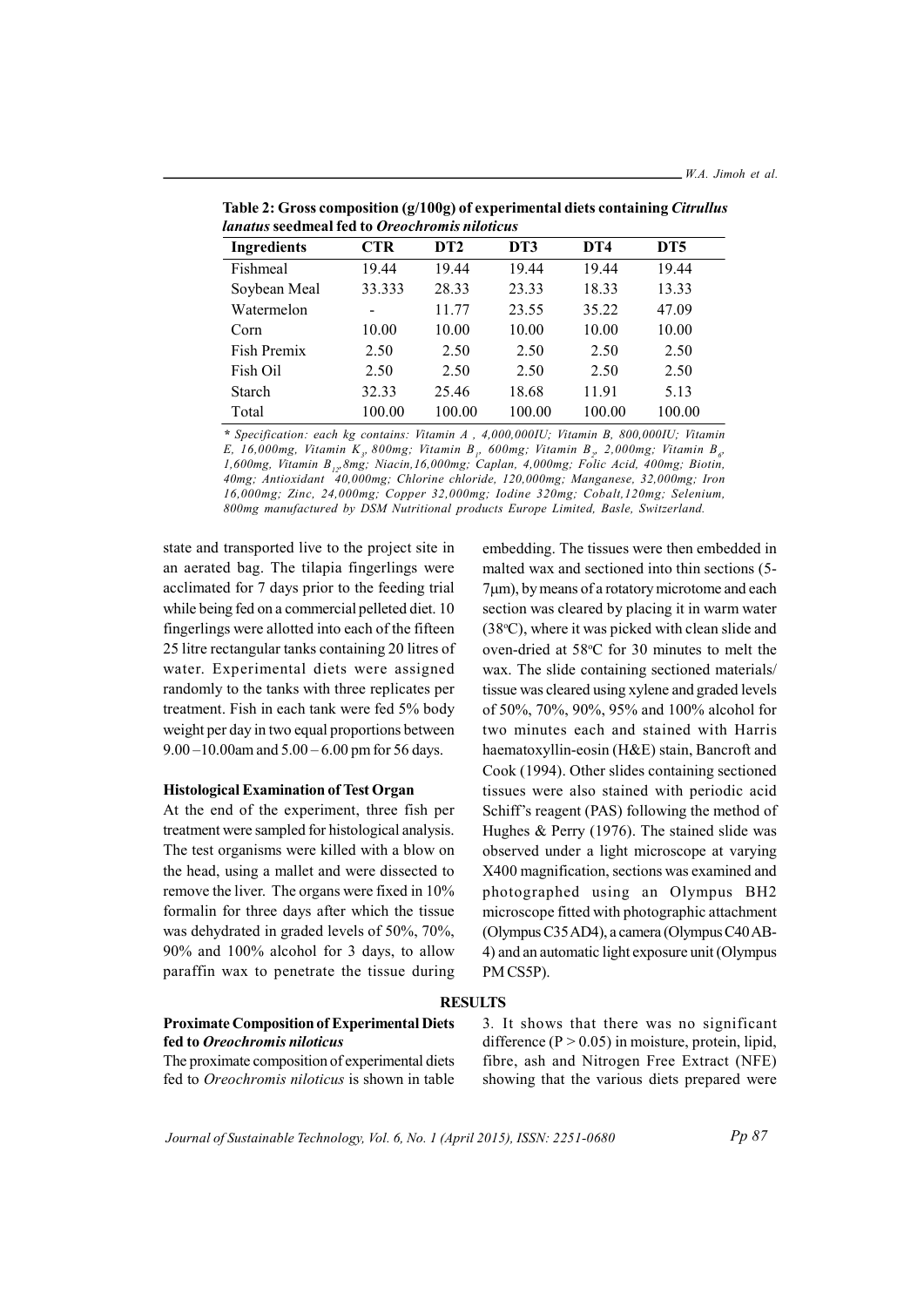\_Histological Changes in the Liver of Nile Tilapia Fed Watermelon Seedmeal Diets

| Curtulus langus secument led to Oreochromis nuoticus |                  |                  |                  |                   |                  |  |  |  |
|------------------------------------------------------|------------------|------------------|------------------|-------------------|------------------|--|--|--|
| <b>Parameters</b>                                    | CTR.             | DT <sub>2</sub>  | DT3              | DT4               | DT <sub>5</sub>  |  |  |  |
| Moisture                                             | $9.66 \pm 0.51$  | $9.59 \pm 0.59$  | $9.56 \pm 0.50$  | $9.88\pm0.33$     | $9.52 \pm 0.52$  |  |  |  |
| Crude Protein                                        | $35.22 \pm 0.05$ | $35.14 \pm 0.16$ | $35.23 \pm 0.33$ | $35.222 \pm 0.06$ | $35.17\pm0.23$   |  |  |  |
| Crude Lipid                                          | $10.16 \pm 0.09$ | $10.15 \pm 0.06$ | $10.08 \pm 0.03$ | $10.04\pm0.27$    | $10.19 \pm 0.13$ |  |  |  |
| Crude Fibre                                          | $4.37\pm0.36$    | $4.17\pm0.08$    | $4.12\pm0.03$    | $4.15 \pm 0.05$   | $4.13 \pm 0.05$  |  |  |  |
| Ash                                                  | $5.15 \pm 0.20$  | $4.90 \pm 0.28$  | $4.66 \pm 0.50$  | $5.12 \pm 0.37$   | $5.09 \pm 0.16$  |  |  |  |
| <b>NFE</b>                                           | $35.43 \pm 0.53$ | $36.0 \pm 0.51$  | $36.34 \pm 0.86$ | $35.57 \pm 0.57$  | $33.90 \pm 0.61$ |  |  |  |
| Total                                                | 100              | 100              | 100              | 100               | 100              |  |  |  |

Table 3: Proximate composition (g/100g dry matter) of experimental diets containing City Hughes Jones and maal fast to Open channels wilded

Figures in each row without superscript are not significantly different ( $P > 0.05$ ) from each other



Plate 1: Photomicrograph showing liver of *O.niloticus* fed control Diets (CTR).

Comment: Mild diffuse hepatic vacuolation (glycogen) **Magnification: x400** 

isonitrogenous, isocalorific and isolipidic. All the fish responded well to the dietary treatments given to them.

Plate 1 showed the photomicrograph of liver of O. niloticus fed diet CTR. There was mild diffuse hepatic vacuolation with its replicate having severe hepatic vacuolation (plate 2). In plate 3, there was no visible lesion seen in the photomicrograph of liver of O. niloticus fed diets DT2. The photomicrographs of liver of  $O$ . niloticus fed diet DT3 in plates 4 and 5 showed that there was diffuse hepatic vacuolation with melanomacrophage centres very prominent. Similar observation was recorded in plates 6, 7 and 9 for fish fed diet DT4 and DT5; although no visible lesion was observed in the liver of  $O$ . niloticus fed test diet DT5 (Plate 8). The histological changes were not dietary treatments related.



Plate 2: Photomicrograph showing liver of O.niloticus fed control Diets (CTR) Replicate. Comment: Severe diffuse hepatic vacuolation (glycogen) Magnification: x400

Plate 3: Photomicrograph showing liver of *O.niloticus* fed test Diets  $(DT2)$ Comment: No visible lesion seen **Magnification: x400**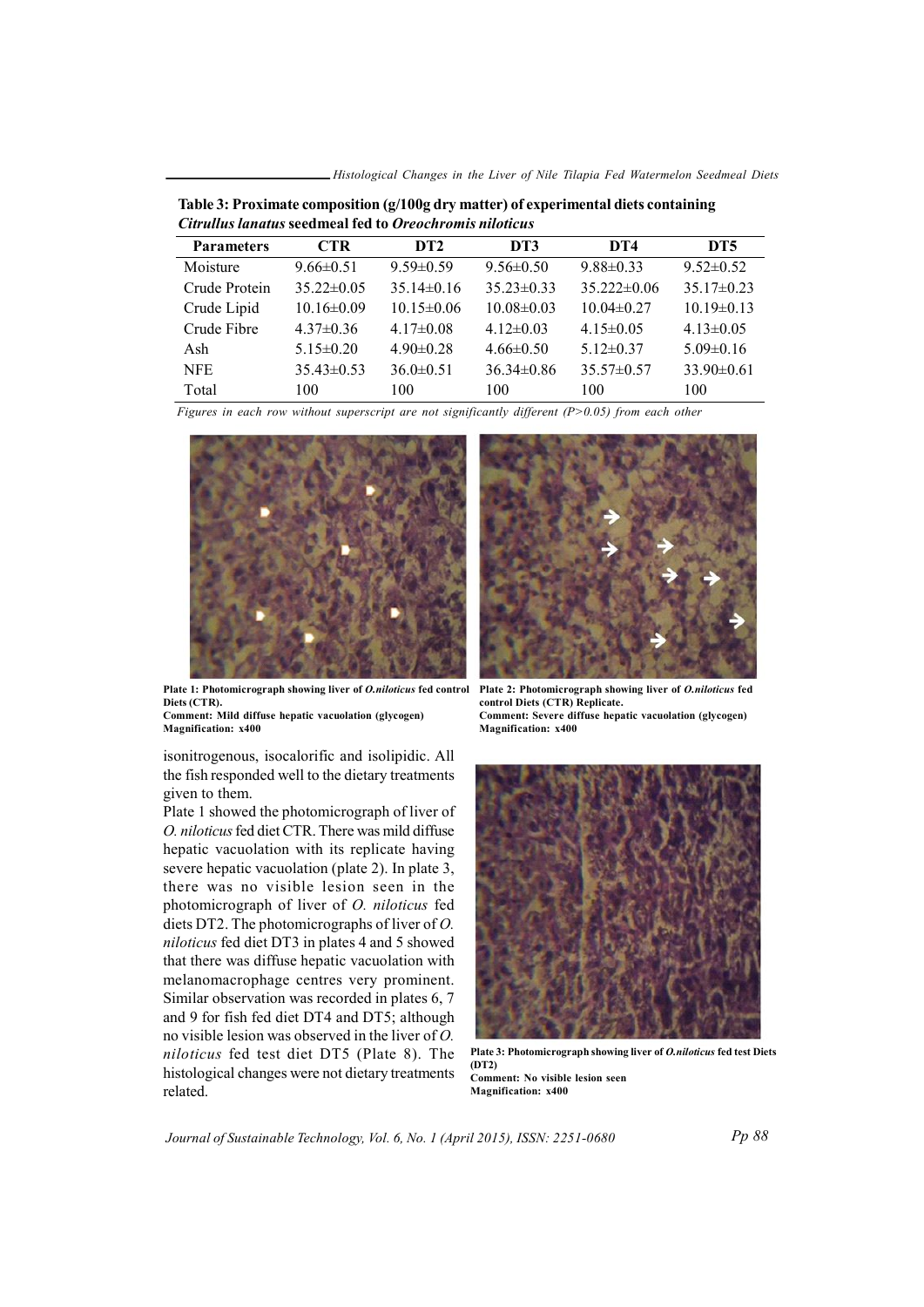

Plate 4: Photomicrograph showing liver of O.niloticus fed  $\frac{1}{2}$  **control** Diets (DT3)

Comment: Severe diffuse hepatic vacuolation (glycogen) **Magnification:**  $x400$ 



**Plate 5: Photomicrograph showing liver of** *O.niloticus* **fed control Diets (DT3). Replicate** 

**Comment: Severe diffuse hepatic vacuolation (glycogen-white**  $\frac{1}{2}$  **arrows**). The melanomicrophage centres are very prominent**blue** arrows

**Magnification: x400** 



Plate 6: Photomicrograph showing liver of *O.niloticus* fed  $\frac{1}{2}$  **control** Diets (DT4)

**Comment: Severe diffuse hepatic vacuolation (glycogen) (stars) Magnification: x400** 



Plate 7: Photomicrograph showing liver of O.niloticus fed  $\frac{1}{2}$  **control Diets** (DT4) - Replicate  $$ 

**ra( r wo s) Magnification:**  $x400$ 



**Pla et 8 : Phot mo rci o parg h s howi gn il v re of** *O. lin o cit u s* **fe t d est Diets** (DT5) **Comment: No visible lesion seen Magnification: x400** 



**Pla et 9 : Phot mo rci o parg h s howi gn il v re of** *O. lin o cit u s* **fe t d est**  $D$ **iets** (DT5). Replicate **Co mm ne t: Se ev re diffuse eh pa it c vacuo al tion (g yl oc g ne ) (s rat s ;) H ape ot yc t se a epp ar en rc to ci ( rra ows) Magnification: x400**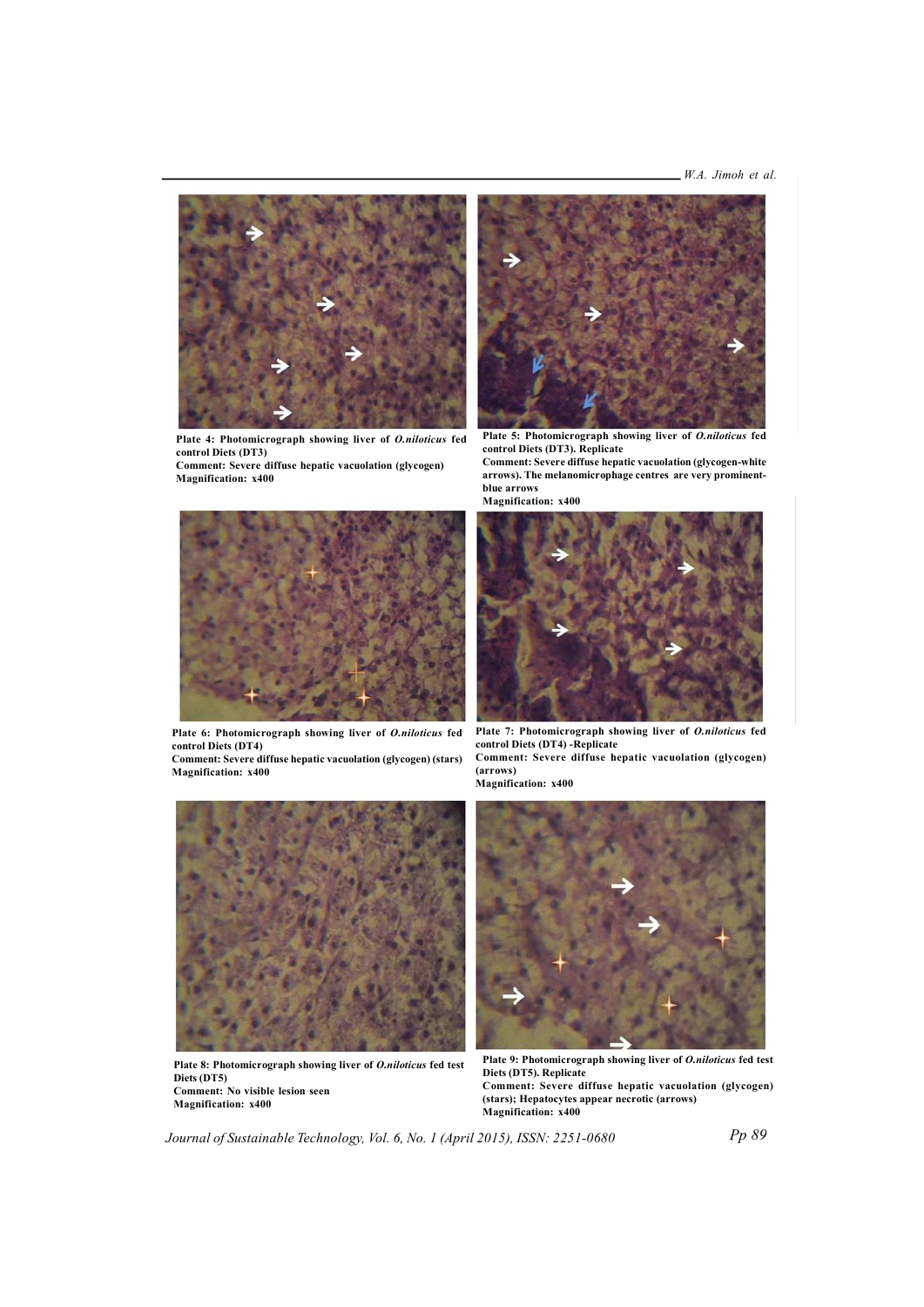#### **DISCUSSION**

The protein and lipid requirement of Oreochromis niloticus was met by the 35 and 10% provided in the experimental diets (Jauncey and Ross, 1982; Luquet 1991). Substitution of soybean with watermelon seedmeal in the diet of Nile tilapia in this study affected the histology of the liver by causing mild to severe vacuolation in the liver of all the fish exposed to different dietary treatments. This observation is in consonance with the observation of Meridah et al. (2010); Pereira et al. (2002) and Hansen et al. (2006). A marked vaculation of hepatocytes among the different dietary recorded in this study was also reported by Olukunle (2011) and Jimoh (2012). Martin et al. (2007) and Valente et al (2011). Gatta et al. (2011) explained that high vacuolation of the hepatocytes is physiological response to dietary lipid intake. Liver plays a central role in metabolism (Bernet et al.; 1999) helping in the regulation of metabolic activities of various nutrient substances in the body. Changes in liver

histological structure as recorded in this study may have plausibly been induced by the presence anti-nutrients in Citrulus lanatus. This agrees with Merchand et al. (2008) who reported that large numbers of toxicants could cause histological alteration in the liver. Liver being the main organ of detoxification is a target organ of different xenobiotic substances (Cabot, 2000). Nero et al. (2005) reported that liver tissue damage may occur when it is constantly exposed to toxicants. The various degrees of vacuolation recorded in this study seem not to be dietary treatment related. Valente et al. (2011) made similar observation when Senegalese sole was fed diets containing mixtures of different plant proteins. The presence of numerous vacuolation in the liver as recorded in this study seems to be normal features of fish exposed to high dietary lipid intake. In conclusion, replacement of soybean mean by watermelon seedmeal can induce vacuolation and necrosis in hepatocytes.

#### **REFERENCES**

- **Association of Official Analytical Chemists** (AOAC) (1990). Official method of analysis K. Helrich (ed). 15th edn, vol 1, AOAC, Arlington, VA, 684PP.
- Bancroft J.D. and Cook H. (1994). Manual of histological techniques and their diagnostic application. Churchill Livingstone, Edinburgh.
- Barros M.M., Lim C., and Klesius P.H., (2002). Effect of soybean meal replacement by cottonseed meal and iron supplementation on growth, immune response and resistance of channel catfish (Ictaturus *puctatus*) to *Edwarsiella ictaluri* challenge. Aquaculture 207, 263 -279.
- Bernet D., Schmidt H., Meier W., Brkhardt-Holm P., and Wahli T. (1999). Histopathology in fish. Proposal for a protocol to assess aquatic pollution. J. Fish Dis 22: 25-34.
- Cabot S. (2000). The liver and detoxification available at http://nancymarkle.com/liver.txt.
- El-sayed A. F.M., (1999). Alternative dietary protein sources for farmed tilapia. Oreochromisspp. Aquaculture 179, 149 -168.
- Fagbenro O.A, Adeparusi E.O and Jimoh W.A (2007). Evaluation and nutrients quality of detoxified jackbean seeds cooked in distilled water or trona solution, as a substitute for soybean meal in Nile tilapia, Oreochromis niloticus diets. Journal of Applied Aquaculture 19 (2):83-100.
- Fagbenro O.A, Adeparusi E.O and Jimoh W.A. (2010a). Nutritional evaluation of raw sunflower and sesame seed meal in Clarias gariepinus: an assessment by growth performance and nutrient utilization. African Journal of Agricultural Research, Vol 5  $(22)$  3096-3101.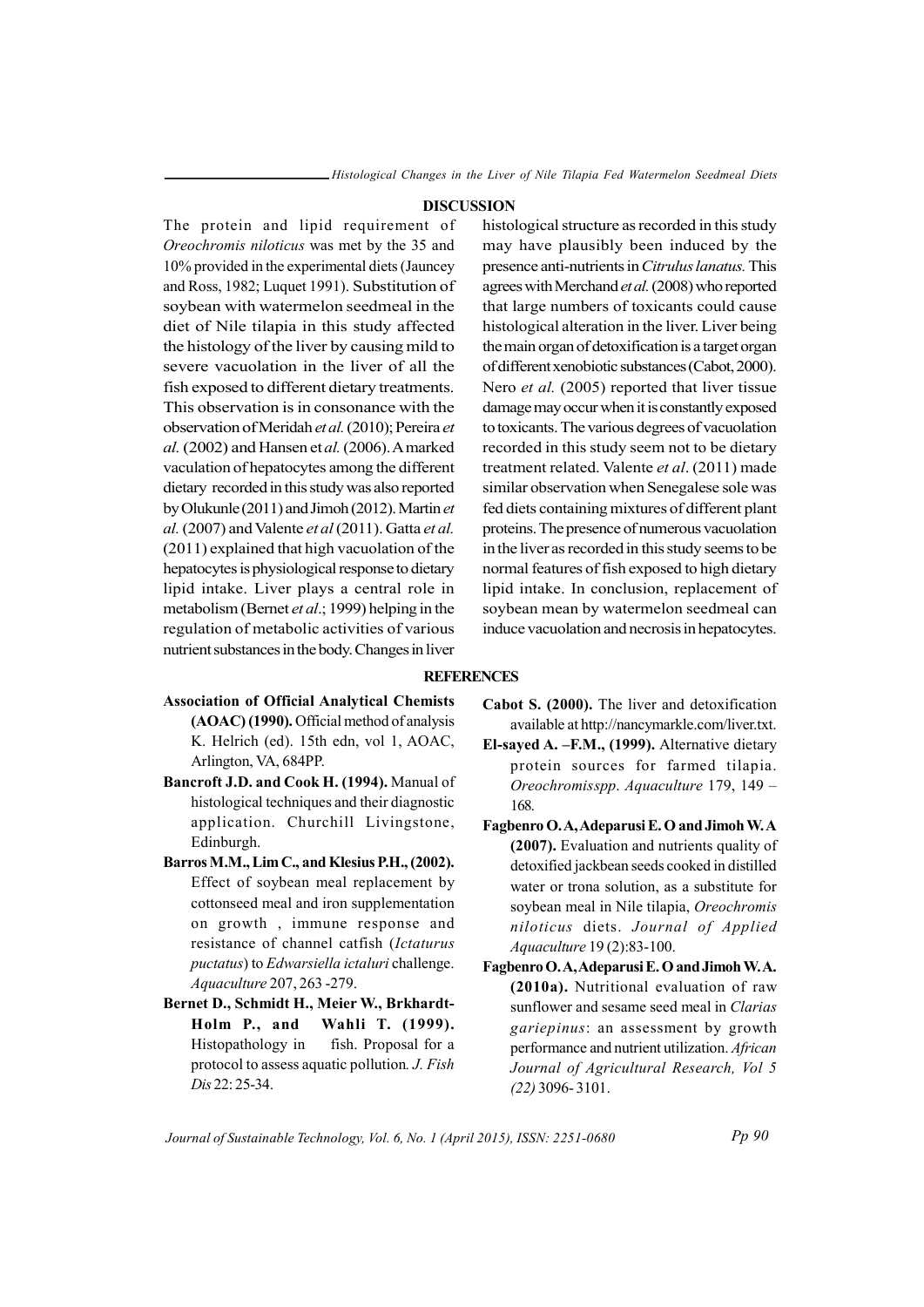- **Fagbenro O.A, Adeparusi E. O and Jimoh W.A.**  $(2010b)$ . Apparent nutrient digestibility of sunflower and sesame seed meal in *Clarias gariepinus* (Burchell, 1822) fingerlings, Conference Proceeding of the 25th Annual Conference of Fisheries Society of Nigeria (FISON), FSN-NU 0001, ISSN: 1117-3149, ASCON, Badagry 25th-29th October 2010.
- **Fagbenro O.A, Adeparusi E. O and Jimoh W.A. (2010 c).** Haematological profile of blood of African catfish (*Clarias gariepinus*, Burchell, 1822) fed sunflower and sesame meal based diet. Conference Proceeding of the 25th Annual Conference of Fisheries Society of Nigeria (FISON), FSN-NU 0001, ISSN: 1117-3149, ASCON, Badagry 25th-29th October 2010.
- $G$  **Gargiulo, A.M., Ceccarelli, P., Dall'Aglio, C., and Pedini, V., (1998).** Histology and ultrastructure of the gut of the tilapia (*Tilapia* spp.), a hybrid teleost. *Anat*. *Histol. mE bryol.* 27,89–94.
- **Gatta, P.P., Parma L., Guarniero I., Mandrioli L.,Sirri R ,. Fontali an s R.,and BonaldoA ,.** (2011). Growth, feed utilization and liver histology of juvenile common sole (*Solea solea* L.) fed isoenergetic diets with increasing protein levels. *Aquacult. Res*, 42, 313-321.
- **Hansen, A.-C., Rosenlund, G., Karlsen, Ø., i**Olsvik, P.A. and Hemre, G.I., (2006). The inclusion of plant protein in cod diets, its effects on macronutrient digestibility, gut and liver histology and heat shock protein transcription. *Aquacult. Res.* 37, 773-784.
- **Hughes G.M.** and Perry S.F., (1976). Morphometric study of trout gills: a light microscopic method suitable for evaluation of pollutant action *J. Exp. Biol* 64, 447-660.
- **Jauncey, K., Ross, B. (1982).** A Guide to Tilapia feeds and feeding. Institute of Aquaculture, University of stirling, Scotland. Pp III.
- **Jimoh W. A aF gbe orn O. A, and dA eparu is E.O.(2010).** Digestibility coefficients of

processed jackbean meal for Nile Tilapia,  $O$ reochromis niloticus diets. International *Journal of Fisheries and Aquaculture,*  $2(4)102-107.$ 

- **Jimoh W.A. (2012).** Nutritive value of Sesame (*Sesamum indicum*) or Sunflower (*He il a tn hus an un us* s ) eedmeals as dietary protein sources for African catfish *Clarias gariepinus*. PhD Dissertation. Federal University of Technology, Akure 265pp.
- **I imoh W.A., Olawepo K.D., Ayeloja A.A. Rifhat A. .O na d Sh do amola M O. . (2 10 3).** Evaluation of water melon seedmeal *(Citrullus lanatus)* as a replacer for soybean seedmeal in the diet of African catfish (*Clarias gariepinus*). (J.A. Adeniran, J.O. Saka, A.G. Ibrahim, M.O. Adenekan, V.A. Adeyemi and A.O. Atere Eds). Proceeding of the 47<sup>th</sup> Annual Conference of Agricultural Society of Nigeria (ASN) held at Federal College of Animal Health and Production Technology, Moor Plantation, Ibadan between 4<sup>th</sup> and 8<sup>th</sup> November, 2013. Pp 1228-1234.
- Jimoh W.A., Ajasin F.O., Ayeloja A.A., Rifhat A.O. and Shodamola M.O.  $(2013)$ Haematological changes in catfish (*Clarias gariepinus*) fed diets containing water melon seedmeal *(Citrullus lanatus)*. ). (J.A. Adeniran, J.O. Saka, A.G. Ibrahim, M.O. Adenekan, V.A. Adeyemi and A.O. Atere Eds). Proceeding of the  $47<sup>th</sup>$  Annual Conference of Agricultural Society of Nigeria (ASN) held at Federal College of Animal Health and Production Technology, Moor Plantation, Ibadan. Pp1235-1241 between 4<sup>th</sup> and  $8<sup>th</sup>$  November, 2013. Pp 1235-1241 Luquet P. 1 99 1. Til pa ia (*Oreo hc rom si Spp*) P. 161- 179 in R.P Wilson (ed). CRC handbook of fin fish. CRC Press, Inc. Florida
- **Marchand M.J., van Dyk J.C., Pieterse G.M., Barnhoorn E.J.** and M.S. Bornman (2008). Histopathological alterations in the liver of s the sharptooth catfish (*Clarias gariepinus*)